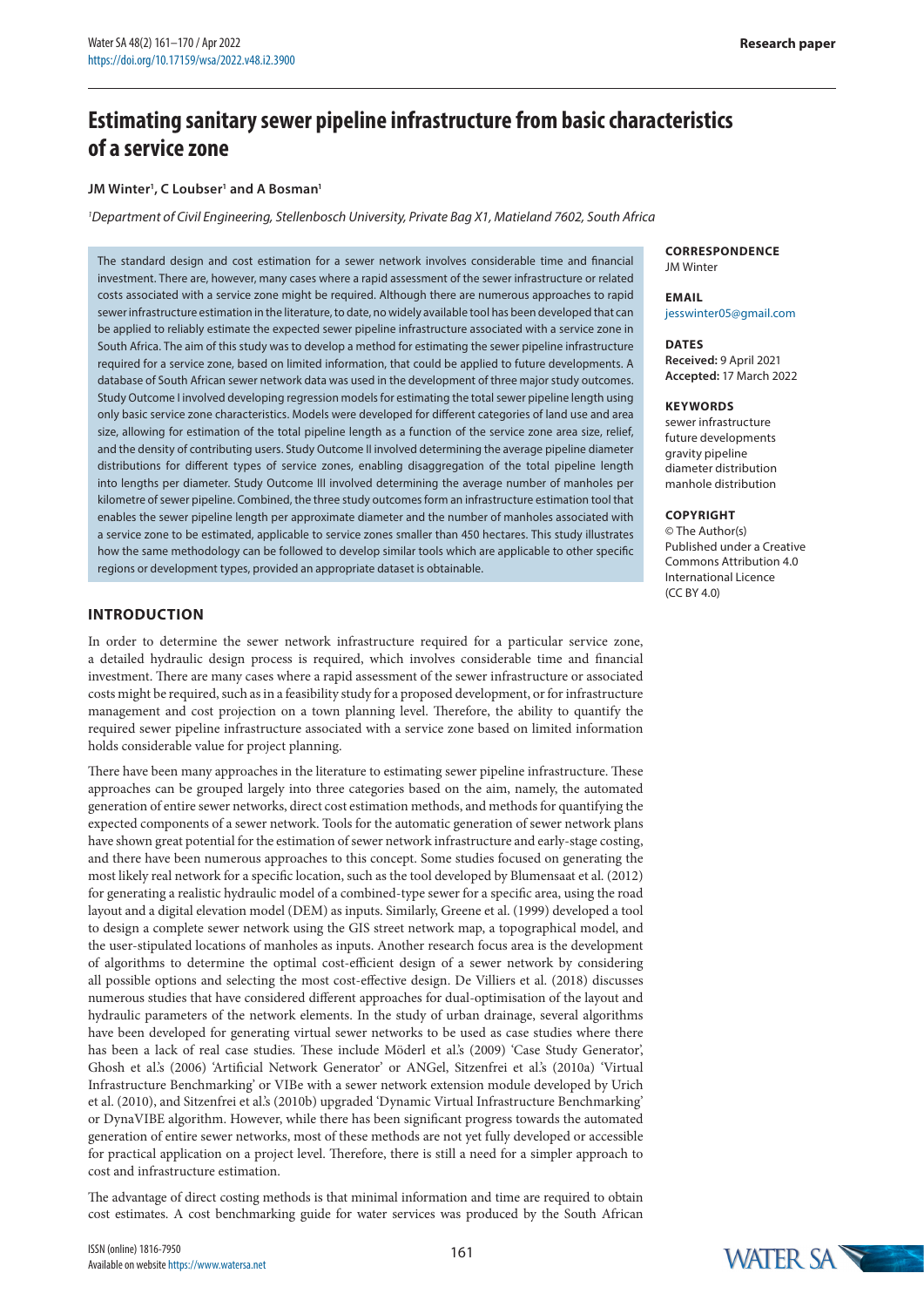Department of Water and Sanitation or DWS (PULA, 2016), which provides the typical unit costs of water services projects and their individual infrastructure components, based on population size and pipe material, with adjustment factors for other sitespecific considerations. Another popular direct costing approach is a cost model expressing the sewer cost as a function of certain basic characteristics of the service zone, such as that developed by Balaji et al. (2015) relating the total installation cost to the population size. Nonetheless, the ability to predict the required sewer infrastructure components before obtaining an answer that is only related to cost is still valuable for several reasons. To this end, a variety of different approaches were found in the literature. Some studies have investigated the correlation between sewer network properties and urban surface information such as street layout, with some degree of success (Haile, 2009; Kobayashi et al., 2011); however, such urban surface methods are limited in that they are applicable only to existing service zones. Numerous studies have developed methods for predicting sewer network infrastructure of a new development from basic population and area characteristics, which would reasonably be known before the detailed design phase (DHS, 2019; Heaney et al., 1999; Pauliuk et al., 2014; and Maurer et al., 2013). However, despite the wealth of literature on the subject, no methods were found that were developed using South African or even African data on a scale that could be applicable to future developments.

The main aim of this study was to develop a method for estimating the sewer pipeline infrastructure required for a service zone, based on limited information, which can be applied to future developments. This aim necessitated three major study outcomes, namely:

- Study Outcome I: The development of a model for estimating the total sewer pipeline length for a service zone using basic service zone characteristics
- Study Outcome II: The development of pipeline diameter distributions for disaggregating the total pipeline length into lengths per diameter, for different types of service zones
- Study Outcome III: The quantification of the typical number of manholes required along a length of pipeline, for different types of service zones

The three study outcomes listed above were developed by statistically analysing South African sewer network data. The inherent assumption in this approach was that the sample networks had been designed to an acceptable standard; therefore appropriate steps were taken in the data collection process to ensure that this assumption was satisfied as far as reasonably possible.

It is noted that this study considered only the infrastructure components defined in the three study outcomes. The occurrence of special structures or rising mains, which were considered too specific a factor to predict statistically, were not included. Furthermore, the infrastructure estimation tool developed in this study is intended for application in new developments, and therefore the sample networks used to develop the tool represented networks on a development and suburb scale. Consequently, the results account mostly for reticulation and collector sewers, with bulk lines represented to a lesser degree. And, lastly, no allowance was made for outside flow contributions from adjacent upstream developments draining through the development of interest, and the tool is only applicable to developments on the upstream end of a catchment.

# **METHODS**

The approach taken to realise the stated study outcomes was a statistical one. This necessitated two major methodological components, namely data collection and statistical analysis.

## **Data collection**

For the data collection component, a suitable and sufficient data source, characterising a large number of service zones and associated sewer networks, had to be identified. Data were obtained from a specialised water services consulting firm in the form of comprehensive sewer network models for 5 South African municipalities located in the provinces of Gauteng, Western Cape, Free State and Mpumalanga. The raw data represented an amassed total of 20 660 km of gravity pipelines. From the municipality-scale sewer network models, an appropriate dataset of sample networks had to be extracted for statistical analysis, on a scale representative of the development or single-projectsized service areas considered for this study. Suitable sample networks were identified by inspection on a case-by-case basis, and it was ensured that the resulting dataset was varied in terms of characteristics such as area size, land uses, population density, network shape, and topography.

Before recording the characteristics of interest of the sample networks, two types of modifications were made to the samples. Firstly, in order to ensure that the dataset represented sewer networks operating under acceptable conditions, flow simulations were performed to verify that all pipes had sufficient spare capacity under design flow conditions. Pipes with insufficient spare capacity were resized appropriately, ensuring that the minimum and maximum flow velocity requirements were still satisfied throughout the network. Secondly, in order to practically obtain a large enough sample size, it was sometimes necessary to isolate sample networks by deleting connections which conveyed flow originating outside of the sample service zone into the sample network. This modification was only considered acceptable in cases where it was clear that the layout of the sample network was not influenced by the upstream connection, and all pipes downstream of the deleted connection were resized appropriately for the reduced design flow. Overall, care was taken to ensure that the resulting diameters were representative of reality.

After identifying and correcting the sample networks, their characteristics of interest were recorded, thus forming the dataset for statistical analysis. The outcomes of interest were identified as the total pipeline length, diameter distribution, and manhole distribution. The potentially influential variables of interest were identified as the land use, area size, flow, dwelling density, shape, and topography. For each sample network, these characteristics of interest were recorded in terms of the variables shown in Table 1. For some of the characteristics of interest, such as topography, multiple indicators were used so that the best-performing one could be selected in the final analysis.

The dataset was divided into the four land use categories shown in Table 2, based on the dominant land use category by flow contribution. Table 2 contains only the land uses which were present in the dataset, grouped logically based on flow production patterns as well as typical sewer layout patterns associated with each land use. The final dataset consisted of 473 sample networks, of which 240 were 'General Residential', 113 were 'Low Income Residential', 92 were 'Non-Residential', and 28 were 'Large'.

#### **Study Outcome I analysis**

For the statistical analysis component, each study outcome necessitated a unique statistical approach. For Study Outcome I, the chosen method was to develop a multiple regression model to express the total pipeline length as a function of a combination of physical characteristics of the service zone, for each of the four land use categories. This method was chosen to enable precise estimation of the total pipeline length, as well as to allow the relationship between the total pipeline length and the service zone characteristics to be quantified and understood.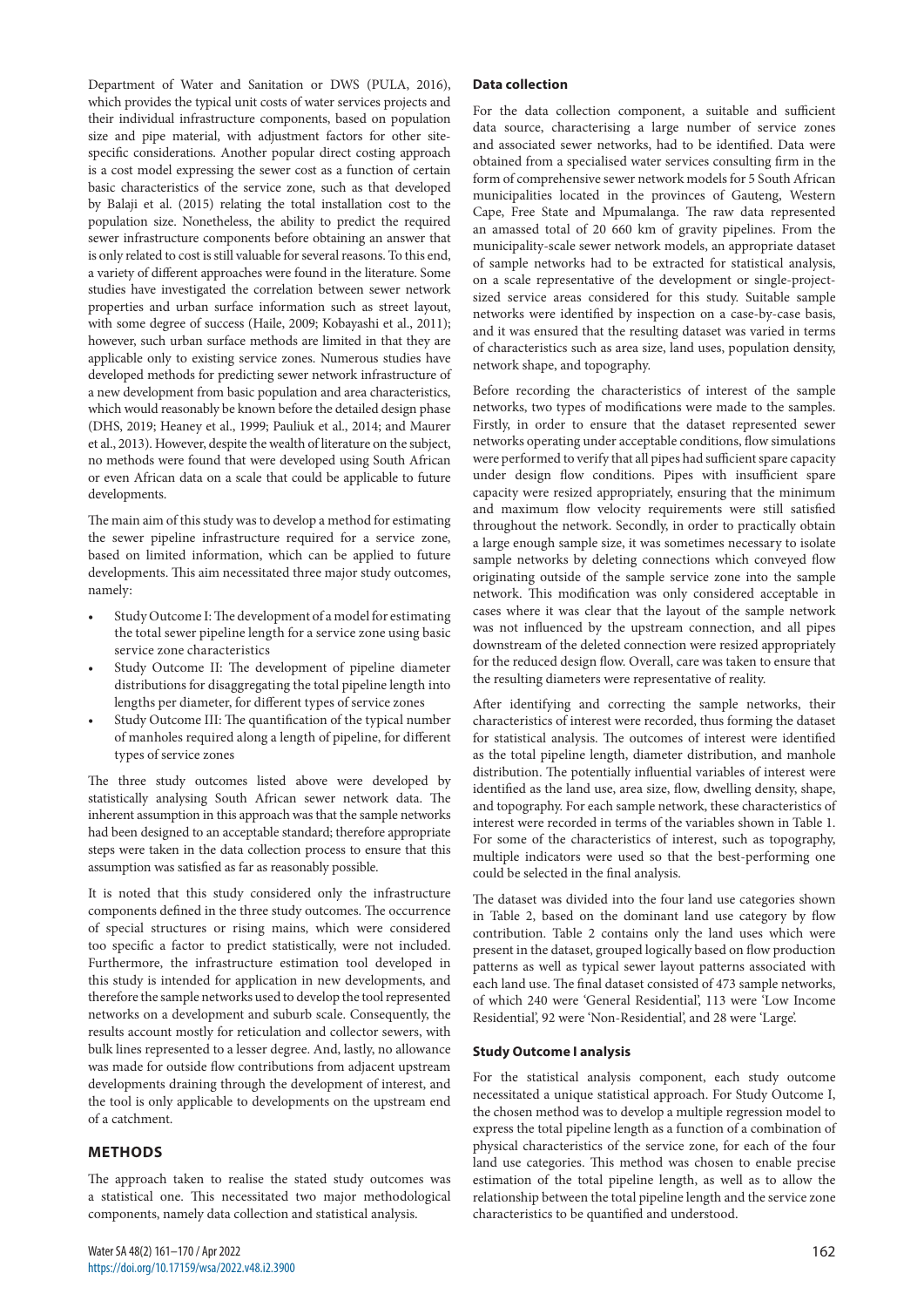|                                            | <b>Table 1.</b> Variables representing network characteristics of interest |                                                                                                                                                      |                             |
|--------------------------------------------|----------------------------------------------------------------------------|------------------------------------------------------------------------------------------------------------------------------------------------------|-----------------------------|
| Network characteristic                     | Variable                                                                   | <b>Definition</b>                                                                                                                                    | Reference                   |
| Pipeline length &<br>diameter distribution | Total pipeline length per<br>diameter                                      | The sum of all pipe lengths for each unique diameter                                                                                                 |                             |
| Manhole distribution                       | Number of manholes                                                         | The total number of manholes and other junction structures                                                                                           | $\overline{a}$              |
| Land use                                   | Land use category                                                          | Land use category in Table 2 that best describes the sample<br>network based on percent contribution to total peak daily<br>dry weather flow (PDDWF) |                             |
| Area size                                  | Area                                                                       | The plane area size of a polygon drawn around the border<br>of the service zone                                                                      |                             |
| Flow                                       | <b>PDDWF</b>                                                               | The total user flow production in the form of PDDWF (kL/d)                                                                                           | $\overline{\phantom{a}}$    |
| Dwelling density                           | Number of unit hydrographs                                                 | The total number of unit hydrographs of all land uses<br>serviced by the network, assigned according to Table 3                                      |                             |
| Shape                                      | Circularity ratio                                                          | $\frac{4\pi\times A}{p^2}$                                                                                                                           | Miller, 1953                |
|                                            | Centroid-mouth relative radius                                             | Distance from centroid to mouth<br>$\sqrt{A}$                                                                                                        |                             |
| Topography                                 | Mean slope of perimeter                                                    | $\frac{2\left(H_{\text{max}}-H_{\text{mouth}}\right)}{D}$                                                                                            | Zavoianu, 1985              |
|                                            | Mean slope of basin                                                        | $\frac{H_{\text{max}} - H_{\text{min}}}{I};$                                                                                                         | Schumm, 1956                |
|                                            |                                                                            | $L = \frac{p}{4} + \sqrt{(\frac{p}{4})^2 - A}$ if $A < (\frac{p}{4})^2$ ;<br>$L = 4(\frac{A}{p})$ if $A > (\frac{p}{4})^2$                           |                             |
|                                            | Melton ruggedness number                                                   | $\frac{H_{\text{max}} - H_{\text{min}}}{\sqrt{4}}$                                                                                                   | Melton, 1965                |
|                                            | Surface area ratio                                                         | Real surface area<br>Plane surface area                                                                                                              |                             |
|                                            | <b>Total relief</b>                                                        | $H_{\text{max}} - H_{\text{min}}$                                                                                                                    | Zavoianu, 1985              |
|                                            | Mean relief                                                                | $H_{\text{mean}} - H_{\text{mouth}}$                                                                                                                 | Wilson and<br>Gallant, 2000 |
|                                            | Elevation standard deviation                                               | The standard deviation of elevations of all DEM points                                                                                               |                             |
|                                            | Deviation from mean elevation                                              | $H_{\rm mean}-H_{\rm mouth}$<br>Elevation standard deviation                                                                                         | Wilson and<br>Gallant, 2000 |

*\*The network mouth was defined as the furthest downstream convergence point of the network, which is the first point to receive all the flows of the service zone*

| Table 2. Land use categories |                                            |
|------------------------------|--------------------------------------------|
| Land use category            | Land use                                   |
| <b>General Residential</b>   | Very high income (low density) residential |
|                              | High income (medium density) residential   |
|                              | Medium income (high density) residential   |
|                              | Cluster                                    |
|                              | Flats                                      |
|                              | Farm or agricultural holdings              |
| Low Income Residential       | Low income (very high density) residential |
| Non-Residential              | <b>Business or commercial</b>              |
|                              | Educational                                |
|                              | Government or institutional                |
|                              | Industrial                                 |
|                              | Mixed                                      |
| Large                        | Large                                      |
|                              | Public open space                          |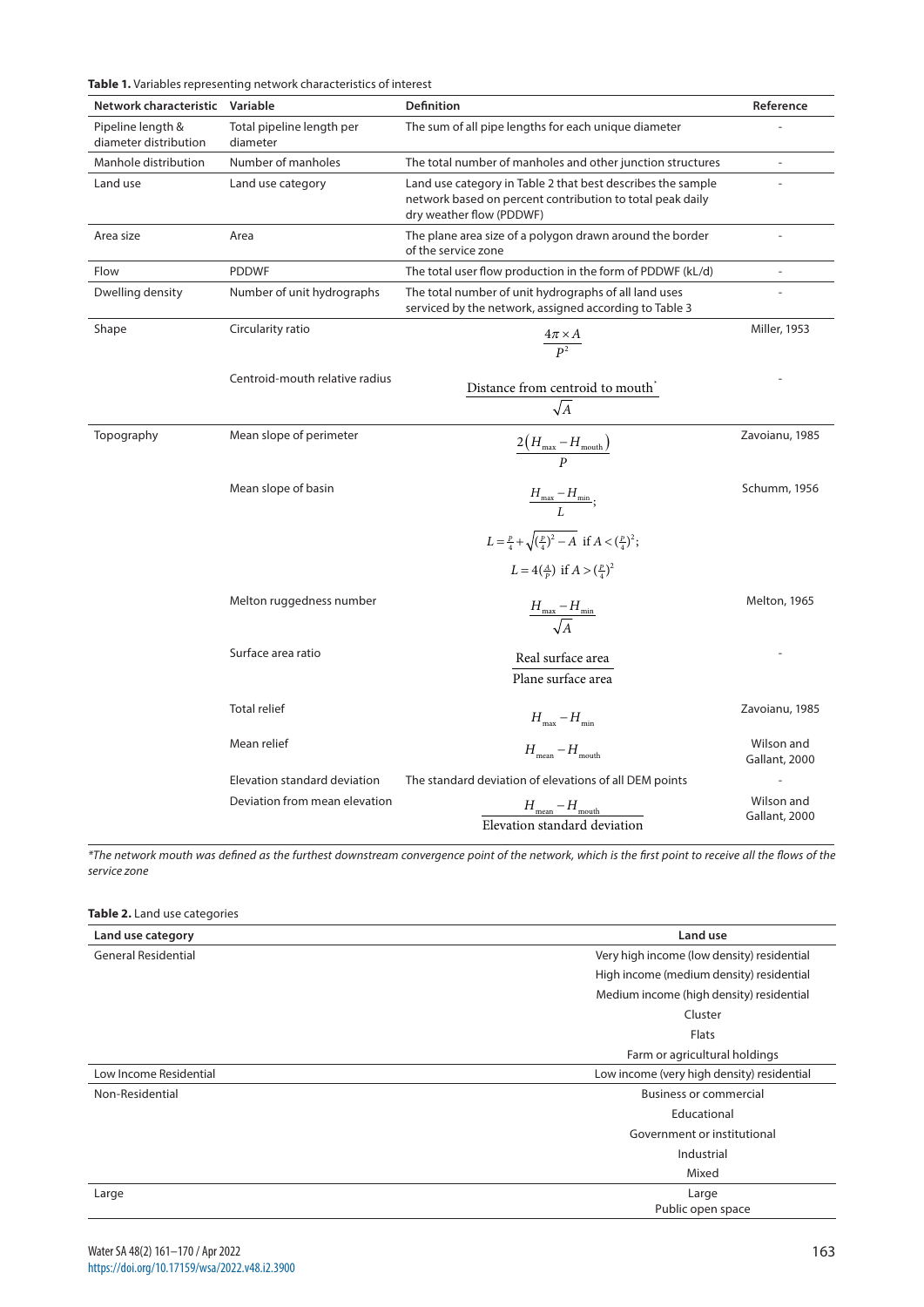**Table 3.** Assignment of unit hydrographs used to populate data source models

| Land use                                                 | Unit representing one UH |
|----------------------------------------------------------|--------------------------|
| Rural                                                    | erf                      |
| Low density residential                                  | erf                      |
| Medium density residential                               | erf                      |
| High density residential                                 | erf                      |
| Low-cost housing                                         | erf                      |
| <b>Reconstruction and Development</b><br>Programme (RDP) | unit                     |
| Informal                                                 | unit                     |
| Cluster                                                  | unit                     |
| <b>Flats</b>                                             | unit                     |
| Educational                                              | unit                     |
| <b>Business or commercial</b>                            | 100 $m2$ floor           |
| Institutional                                            | 100 $m2$ floor           |
| Industrial                                               | $100 \text{ m}^2$ floor  |
| Warehousing                                              | 100 $m2$ floor           |
| Large                                                    | $100 \text{ m}^2$ floor  |
| Mixed                                                    | 100 $m^2$ floor          |
| Parks                                                    | ha                       |
| Mine                                                     | ha                       |
| Farm or agricultural holding                             | ha                       |
|                                                          |                          |

In multiple linear regression analysis, a dataset is used to generate a model of the form presented in Eq. 1, where *y* denotes the estimated dependent variable, *xi* denotes the independent or predictor variables, and *βi* denotes the regression coefficients. To develop a regression model, the right independent variables  $x_i$  in the right forms must be selected, and reliable estimates of the regression coefficients *βi* must be generated using regression analysis, such that the model can produce acceptably accurate estimations of the dependent variable *y*. The standard approach for regression analysis is to first try the ordinary least squares regression (OLS). In OLS, the regression coefficients  $\beta_i$  are estimated such that the sum of the squared errors is at its minimum, where the errors (or residuals) refer to the difference between the observed value and the predicted value for each observation or data point.

$$
y = \beta_0 + \beta_1 x_1 + \beta_2 x_2 + \dots + \beta_n x_n \tag{1}
$$

In order to develop the regression models for this study outcome, a multi-step process was followed. Firstly, the candidate variables were identified. The dependent variable was the total pipeline length, and the candidate independent variables are displayed in Table 4. Variables in the same variable group were prevented from being incorporated in the same model due to multicollinearity between them, which is the state of being highly correlated to each other. For each possible combination of the variables in Table 4, an OLS model was built, and any insignificant variables indicated by a *p*-value > 0.05 (see Montgomery and Runger, 2014) were removed, so that the final models contained only the independent variables with a significant relationship with the dependent variable. It was found that area size was by far the most significant variable, but that variable groups representing network service density and topography helped to refine the estimates. By comparing the models in terms of comparative performance indicators, namely the adjusted *R*<sup>2</sup> , log-likelihood, Akaike's Information Criterion (AIC) and Bayesian Information Criterion (BIC), it was found that the best-performing combination of variables was the area size, mean relief, and number of unit hydrographs (UHs) per hectare.

During the variable-selection process, the problem of heteroscedasticity or non-constant variance was identified, in

**Table 4.** Candidate independent variables for Study Outcome I models

| Variable group | <b>Variables</b>                   | Unit              |
|----------------|------------------------------------|-------------------|
| $X_{1}$        | Plane area                         | ha                |
| $X_{2}$        | PDDWF per hectare                  | $kL/(d \cdot ha)$ |
|                | Unit hydrographs (UHs) per hectare | number/ha         |
| $X_{3}$        | Circularity ratio                  | m                 |
| $X_{4}$        | Centroid-mouth relative radius     |                   |
| $X_{5}$        | Mean perimeter slope               |                   |
|                | Mean basin slope                   |                   |
|                | Melton's ruggedness                |                   |
|                | Surface area ratio                 |                   |
|                | <b>Total relief</b>                | m                 |
|                | Mean relief                        | m                 |
|                | Elevation standard deviation       | m                 |
|                | Ruggedness number                  |                   |
|                | Deviation from mean elevation      |                   |

which the model prediction errors increased with increasing area size, thus reducing the accuracy of the estimated regression coefficients. The heteroscedasticity was addressed using a combination of two strategies. Firstly, the range of the area size for each model was reduced by introducing different area size categories within each land use category, which increased the number of models required from four to nine. Secondly, weighted least squares regression (WLS) was implemented. WLS is variation of OLS in which the errors are weighted to prevent the large errors from having a disproportional impact on the regression coefficient estimates. This two-pronged approach adequately addressed the heteroscedasticity. However, working with a reduced number of data points for each model revealed a trend which was previously concealed, namely that both mean relief and UHs per hectare displayed a very mild nonlinear relationship with the total pipeline length. This was addressed by applying nonlinear transformations to both variables, namely  $\sqrt{\text{mean relief}}$  and  $\log_{\sqrt{2}}$  (UHs per hectre), which significantly improved the visual fit of the data, and thus was considered to better represent the true variable relationships. After addressing the heteroscedasticity and nonlinearity, all previous conclusions were re-evaluated, and found to still be acceptable. Therefore, for each of the nine land use and area size category combinations, a unique WLS regression model was developed representing the total pipeline length as a function of area size,  $\sqrt{\text{mean relief}}$  and  $\log_{5/2}$  (UHs per hectre). The final models are presented in the Results section.

## **Study Outcome II analysis**

The purpose of this segment of the analysis was to develop pipeline diameter distributions that could be used to disaggregate the estimated total pipeline length into lengths of different diameters. The distribution of pipe diameters does not lend itself to precise statistical estimation, since pipe diameters are dependent on specific factors, such as the network layout or individual pipe slopes. Therefore, a simple and practical solution of finding the average diameter distribution within certain categories of similar networks was chosen. This pragmatic approach required similar networks to be identified based on known service zone characteristics, such as land use, area size, or population density. In order to increase the viability of the chosen method, the categories and category boundaries had to be set based on logical consideration, such that meaningful differences between the distributions would be obtained. For practicality, each pipe diameter was rounded up to the nearest standard nominal diameter, namely, 110, 160, 200, 250, 315, 355, 400, 450, 525, 600, 675, 750, and 825 mm.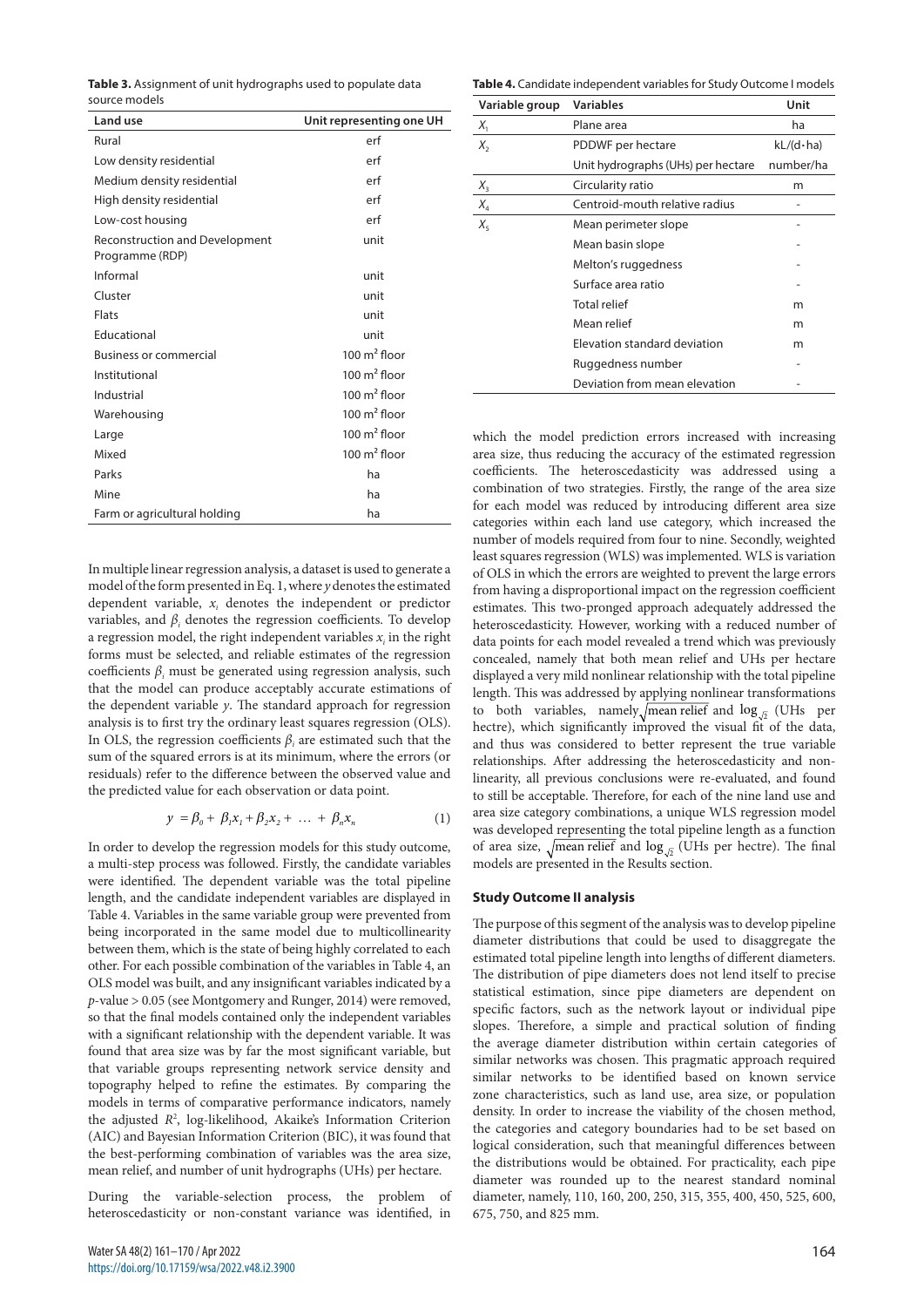The factors that could potentially influence the diameter distribution were identified as the population size, area size, dwelling density, total design flow, per capita wastewater production, and topography. Considering the data available in this study, these factors could be accounted for by a combination of the following variables: land use category, UHs per hectare, PDDWF per hectare, plane area, and mean relief (the best topography factor from Study Outcome I). In order to determine which of these were actually significant, the effect of each variable on the overall diameter distribution was evaluated by visual assessment of partial regression plots, which show the relationship between the dependent and a single independent variable, after the effects of the other independent variables have been accounted for (De Veaux et al., 2011). The overall diameter distribution was represented using the total pipeline volume divided by the total pipeline length, which signified the average cross-sectional pipeline area (or effectively, the average diameter) of a network. For each land use category, partial regression plots of the total pipeline volume over length versus plane area, UHs per hectare, PDDWF per hectare, and mean relief were plotted. The partial regression plots were analysed to assess which candidate variables had the strongest influence on the average cross-sectional pipeline area. Due to the small number of data points in the 'Large' land use category, this land use was combined with the 'Non-Residential'

land use to form 'Non-Residential and Large'. This combined land use category was only applied to Study Outcomes II and III.

The plots indicated that for both the 'General Residential' and 'Low Income Residential' land uses, plane area was the only variable that exhibited any influence on the total pipeline volume over length. For the 'Non-Residential and Large' land use category, plane area exhibited the strongest influence on the total pipeline volume over length, followed by mean relief, and, while PDDWF per hectare did appear to have some influence, the trend was not consistent enough to be reliable. Based on the conclusions drawn from the partial regression plots, it was established that the 'General Residential' and 'Low Income Residential' land uses should be subdivided according to plane area only, while the 'Non-Residential and Large' land use should be subdivided according to both plane area and mean relief. As a result, 17 unique diameter distributions were generated, for 6 'General Residential' area size categories, 4 'Low Income Residential' area size categories, and 7 'Non-Residential and Large' combined area size and mean relief categories. To aid in setting appropriate category boundaries in terms of area size, Figs 1 to 3, showing the maximum pipe diameter versus area size for each land use, were consulted to identify zones of relative homogeneity (designated by the dotted lines). The final diameter distributions are presented in the Results section.



**Figure 1.** Maximum nominal diameter vs. plane area ('General Residential')



**Figure 2.** Maximum nominal diameter vs. plane area, indicating zones of homogeneity ('Low Income Residential')



**Figure 3.** Maximum nominal diameter vs. plane area, indicating zones of homogeneity ('Non-Residential and Large')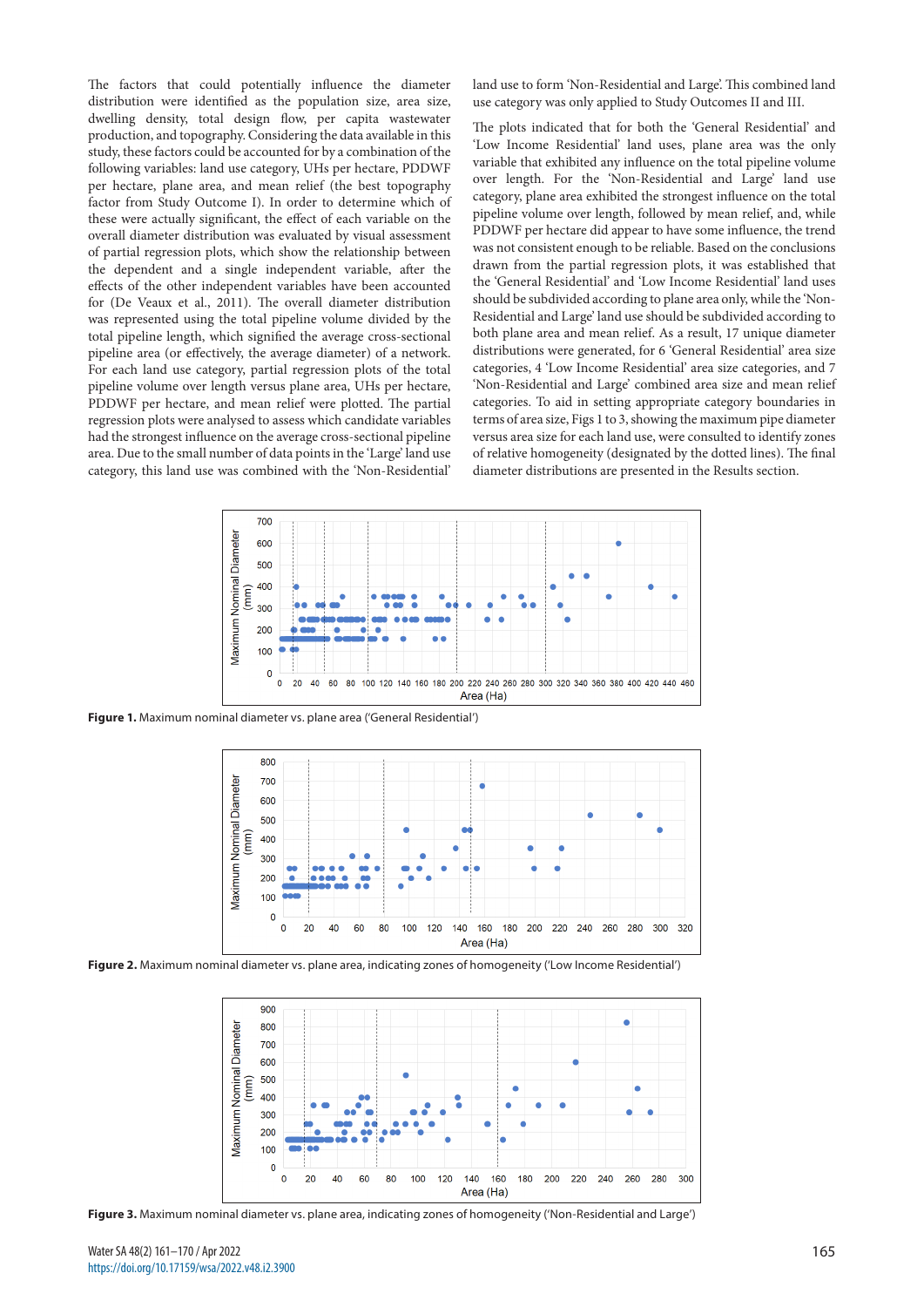#### **Study Outcome III analysis**

Lastly, for Study Outcome III, a simple average of the number of manholes per kilometre of pipeline was required. However, the placement of manholes is in reality affected by factors such as the connection density, network layout, and pipeline diameters. Therefore, it was expected that this manhole frequency could be influenced by certain service zone characteristics. After a thorough investigation of the relationship between the total number of manholes in a network and all of the other variables available in this study (Table 1), it was established that the number of manholes in a network is additionally influenced by the area size and land use of the service zone. Therefore, the manhole distribution was calculated as the average number of manholes per kilometre of pipeline within 6 different categories of land use and area size. The final distributions are presented in the Results section.

## **RESULTS**

It is noted that the final dataset used to generate the study outcome components and corresponding results fell within the limits specified in Table 5. Therefore, the results presented and discussed in this section can only be considered applicable to service zones with characteristics falling within the specified limits.

## **Total pipeline length models**

Models for the estimation of total pipeline length were developed for 9 different combinations of land use and area size categories, using only 3 independent variables: plane area, mean relief and UHs per hectare. The model form is presented in Eq. 2. The variables  $y$  and  $x_i$  are defined in Table 6, and the regression coefficients  $\beta_i$  are provided in Table 7.

$$
y = \beta_0 + \beta_1 x_1 + \beta_2 \sqrt{x_2 + \beta_3 \log_{\sqrt{2}}(x_3)}
$$
 (2)

**Table 5.** Ranges of the independent variables for model development and evaluation

| Land use category          | Plane area (ha) | Mean relief (m)          | UHs per hectare          |
|----------------------------|-----------------|--------------------------|--------------------------|
| <b>General Residential</b> | 0-450           | $0 - 82$                 | $1.3 - 22.7$             |
| Low Income Residential     | $0 - 300$       | $0 - 53$                 | $4.9 - 48.7$             |
| Non-Residential            | $0 - 120$       | $0 - 52$                 | $0.4 - 21.0$             |
| Large                      | $0 - 160$       | $\overline{\phantom{a}}$ | $\overline{\phantom{0}}$ |

## **Table 6.** Model variables

| Symbol  | Variable              | Unit      | <b>Calculation</b>                                              |
|---------|-----------------------|-----------|-----------------------------------------------------------------|
|         | Total pipeline length | km.       | $\overline{\phantom{a}}$                                        |
| $X_1$   | Plane area            | ha        | $\overline{\phantom{a}}$                                        |
| $X_{2}$ | Mean relief           | m         | Table 1                                                         |
| $X_{2}$ | UHs per hectare       | number/ha | Number of unit hydrographs as per Table 1 divided by plane area |

**Table 7.** Model regression coefficients: 'Average' (bold, centre row), with 'lower confidence limit' (italics, top row) and 'upper confidence limit' (italics, bottom row)

| Land use category          | Area size (ha) | $\beta_o$ | $\beta_{1}$ | $\beta_{2}$ | $\beta_{3}$ |
|----------------------------|----------------|-----------|-------------|-------------|-------------|
| <b>General Residential</b> | $0 - 20$       | $-2.694$  | 0.134       | 0.040       | 0.167       |
|                            |                | $-1.845$  | 0.157       | 0.154       | 0.254       |
|                            |                | $-0.996$  | 0.180       | 0.268       | 0.340       |
|                            | $20 - 40$      | $-5.809$  | 0.109       | 0.258       | 0.334       |
|                            |                | $-4.189$  | 0.155       | 0.455       | 0.469       |
|                            |                | $-2.569$  | 0.202       | 0.653       | 0.604       |
|                            | $40 - 100$     | $-1.791$  | 0.075       | 0.189       | 0.000       |
|                            |                | 0.329     | 0.102       | 0.530       | 0.000       |
|                            |                | 2.448     | 0.128       | 0.872       | 0.000       |
|                            | $100 - 450$    | $-10.301$ | 0.099       | 0.950       | 0.000       |
|                            |                | $-6.214$  | 0.114       | 1.765       | 0.000       |
|                            |                | $-2.128$  | 0.130       | 2.580       | 0.000       |
| Low Income Residential     | $0 - 40$       | $-4.180$  | 0.169       | 0.112       | 0.172       |
|                            |                | $-2.974$  | 0.187       | 0.244       | 0.297       |
|                            |                | $-1.769$  | 0.205       | 0.376       | 0.422       |
|                            | $40 - 300$     | $-27.043$ | 0.134       | 0.144       | 0.949       |
|                            |                | $-17.693$ | 0.153       | 0.884       | 1.962       |
|                            |                | $-8.343$  | 0.171       | 1.624       | 2.974       |
| Non-Residential            | $0 - 40$       | $-0.845$  | 0.064       | 0.009       | 0.069       |
|                            |                | $-0.454$  | 0.083       | 0.142       | 0.114       |
|                            |                | $-0.062$  | 0.102       | 0.274       | 0.160       |
|                            | $40 - 120$     | $-2.974$  | 0.034       | 0.522       | 0.000       |
|                            |                | $-0.972$  | 0.060       | 0.885       | 0.000       |
|                            |                | 1.029     | 0.087       | 1.248       | 0.000       |
| Large                      | $0 - 160$      | 0.635     | 0.029       | 0.000       | 0.000       |
|                            |                | 0.961     | 0.045       | 0.000       | 0.000       |
|                            |                | 1.287     | 0.062       | 0.000       | 0.000       |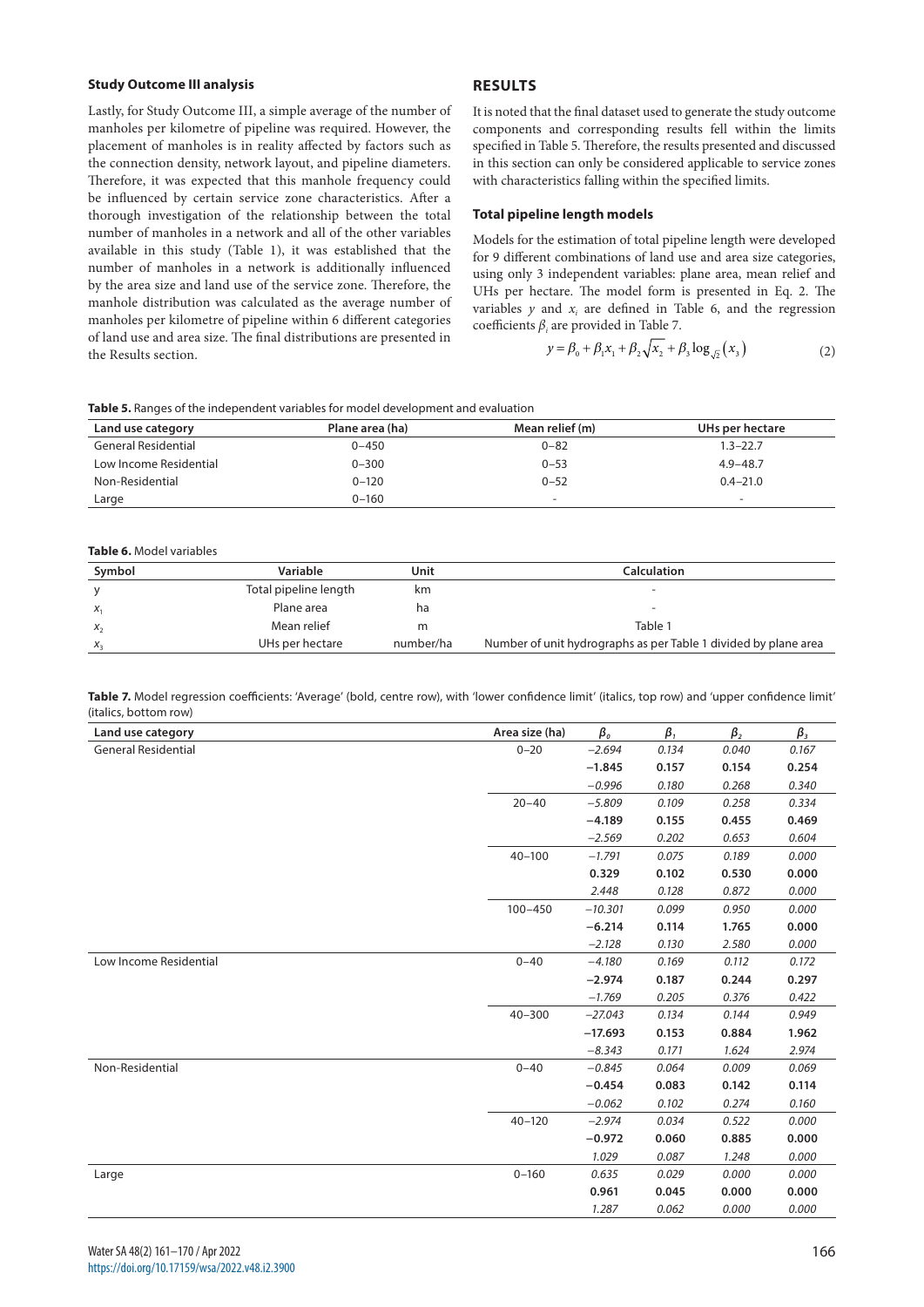For each regression coefficient, three values are provided. The 'Average' value provides the estimate of the true coefficient. Using the average coefficient values would provide the most likely total pipeline length for a service area. The 'Lower confidence limit' and 'Upper confidence limit' represent the boundaries of a 95% confidence interval on the coefficients. These are provided to allow the minimum or maximum total pipeline length that could reasonably be possible for a service area to be estimated. It is also noted that in some model instances, UHs per hectare, and sometimes also mean relief, were not significant. In such cases, the regression coefficients are zeros. Finally, it is important to note that when interpreting the total pipeline length output of the models, this output is constrained by the definition of a sample network used in the collection of the data points. A sample network endpoint or mouth was defined as the first point receiving all the flows of the network. Therefore, the total pipeline length models also represent the total pipeline length before this convergence point. By extension, this implies that the short length of pipeline which connects the network endpoint to the

nearest collector sewer should be accounted for separately, on an application-specific basis.

## **Pipeline diameter distribution**

Unique pipeline diameter distributions were developed for 17 different categories of land use and area size, and mean relief to a lesser degree. The diameter distributions for the 'General Residential', 'Low Income Residential', and 'Non-Residential and Large' land use categories are presented in Table 8, Table 9 and Table 10, respectively.

#### **Manhole distribution**

The average number of manholes and junction structures (collectively referred to as manholes) per kilometre of pipeline for 6 categories of land use and area size is presented in Table 11. The 'Average' value indicates the most likely true manhole frequency. The 'Lower confidence limit' and 'Upper confidence limit' provide the bounds of a 95% confidence interval on the manhole frequency, to allow the minimum and maximum number of manholes that could reasonably be expected to be determined.

**Table 8.** Percentage total pipeline length per diameter ('General Residential' areas)

| Area size   | Nominal diameter (mm) |      |     |     |     |     |     |     | % Small |     |              |        |
|-------------|-----------------------|------|-----|-----|-----|-----|-----|-----|---------|-----|--------------|--------|
| (ha)        | 110                   | 160  | 200 | 250 | 315 | 355 | 400 | 450 | 525     | 600 | <b>Total</b> | pipes* |
| $0 - 15$    | 13.5                  | 86.5 |     |     |     |     |     |     |         |     | 100          | 100    |
| $15 - 50$   | 4.0                   | 94.6 | 0.4 | 0.8 | 0.2 |     |     |     |         |     | 100          | 99     |
| $50 - 100$  | 6.4                   | 90.4 | 0.7 | 2.0 | 0.2 | 0.2 |     |     |         |     | 100          | 97     |
| $100 - 200$ | 5.7                   | 89.5 | 0.5 | 2.9 | 0.5 | 0.8 |     |     |         |     | 100          | 95     |
| $200 - 300$ | 2.9                   | 88.7 | 1.3 | 4.8 | 1.9 | 0.3 |     |     |         |     | 100          | 92     |
| $300 - 450$ | 1.1                   | 90.6 | 1.2 | 3.5 | 0.9 | 1.7 | 0.4 | 0.2 | 0.0     | 0.4 | 100          | 92     |

*\*Small pipes have diameter ≤ 160 mm*

#### **Table 9.** Percentage total pipeline length per diameter ('Low Income Residential' areas)

| Nominal diameter (mm)<br>Area size |      |      |     |     |     |     |     |     |     | % Small |     |       |        |
|------------------------------------|------|------|-----|-----|-----|-----|-----|-----|-----|---------|-----|-------|--------|
| (ha)                               | 110  | 160  | 200 | 250 | 315 | 355 | 400 | 450 | 525 | 600     | 675 | Total | pipes* |
| $0 - 20$                           | 33.2 | 66.1 | 0.4 | 0.3 |     |     |     |     |     |         |     | 100   | 99     |
| $20 - 80$                          | 8.3  | 87.2 | 2.3 | 1.9 | 0.2 |     |     |     |     |         |     | 100   | 96     |
| $80 - 150$                         | 13.5 | 80.3 | 2.3 | 2.8 | 0.2 | 0.8 |     |     |     |         |     | 100   | 94     |
| $150 - 300$                        | 2.3  | 89.3 | 2.2 | 3.3 | 1.0 | 0.6 | 0.2 | 0.7 | 0.0 | 0.0     | 0.3 | 100   | 92     |

*\*Small pipes have diameter ≤ 160 mm*

#### **Table 10.** Percentage total pipeline length per diameter ('Non-Residential and Large' areas)

| Mean relief | Nominal diameter (mm) |      |     |      |     |     |     |     | % Small |     |     |       |        |
|-------------|-----------------------|------|-----|------|-----|-----|-----|-----|---------|-----|-----|-------|--------|
| (m)         | 110                   | 160  | 200 | 250  | 315 | 355 | 400 | 450 | 525     | 600 | 825 | Total | pipes* |
| >10         | 45.5                  | 54.5 |     |      |     |     |     |     |         |     |     | 100   | 100    |
| $\leq 10$   | 6.3                   | 93.7 |     |      |     |     |     |     |         |     |     | 100   | 100    |
| >14         | 10.2                  | 83.3 | 2.7 | 2.5  | 0.0 | 1.2 |     |     |         |     |     | 100   | 94     |
| $\leq 14$   | 5.2                   | 84.5 | 1.3 | 5.7  | 2.0 | 1.2 | 0.1 |     |         |     |     | 100   | 90     |
| >18         | 2.1                   | 89.9 | 3.1 | 4.4  | 0.5 |     |     |     |         |     |     | 100   | 92     |
| $\leq 18$   | 0.2                   | 82.8 | 3.2 | 5.9  | 2.8 | 3.5 | 1.0 | 0.4 | 0.3     |     |     | 100   | 83     |
| > 0         | 1.3                   | 69.5 | 1.6 | 17.0 | 3.7 | 2.8 | 2.0 | 1.6 | 0.1     | 0.4 | 0.1 | 100   | 71     |
|             |                       |      |     |      |     |     |     |     |         |     |     |       |        |

*\*Small pipes have diameter ≤ 160 mm*

#### **Table 11.** Distribution of manholes and other junction structures

| Land use category          | Area size (ha) |         | Number of manholes per kilometre of pipeline |                            |  |  |  |  |
|----------------------------|----------------|---------|----------------------------------------------|----------------------------|--|--|--|--|
|                            |                | Average | Lower 95% confidence limit                   | Upper 95% confidence limit |  |  |  |  |
| <b>General Residential</b> | $0 - 20$       | 22.6    | 21.6                                         | 23.5                       |  |  |  |  |
| and                        | $20 - 50$      | 21.3    | 20.4                                         | 22.1                       |  |  |  |  |
| Low Income Residential     | $50 - 450$     | 20.0    | 19.5                                         | 20.6                       |  |  |  |  |
| Non-Residential            | $0 - 30$       | 20.5    | 19.1                                         | 22.0                       |  |  |  |  |
| and                        | $30 - 60$      | 18.2    | 16.9                                         | 19.5                       |  |  |  |  |
| Large                      | $60 - 160$     | 17.0    | 15.8                                         | 18.1                       |  |  |  |  |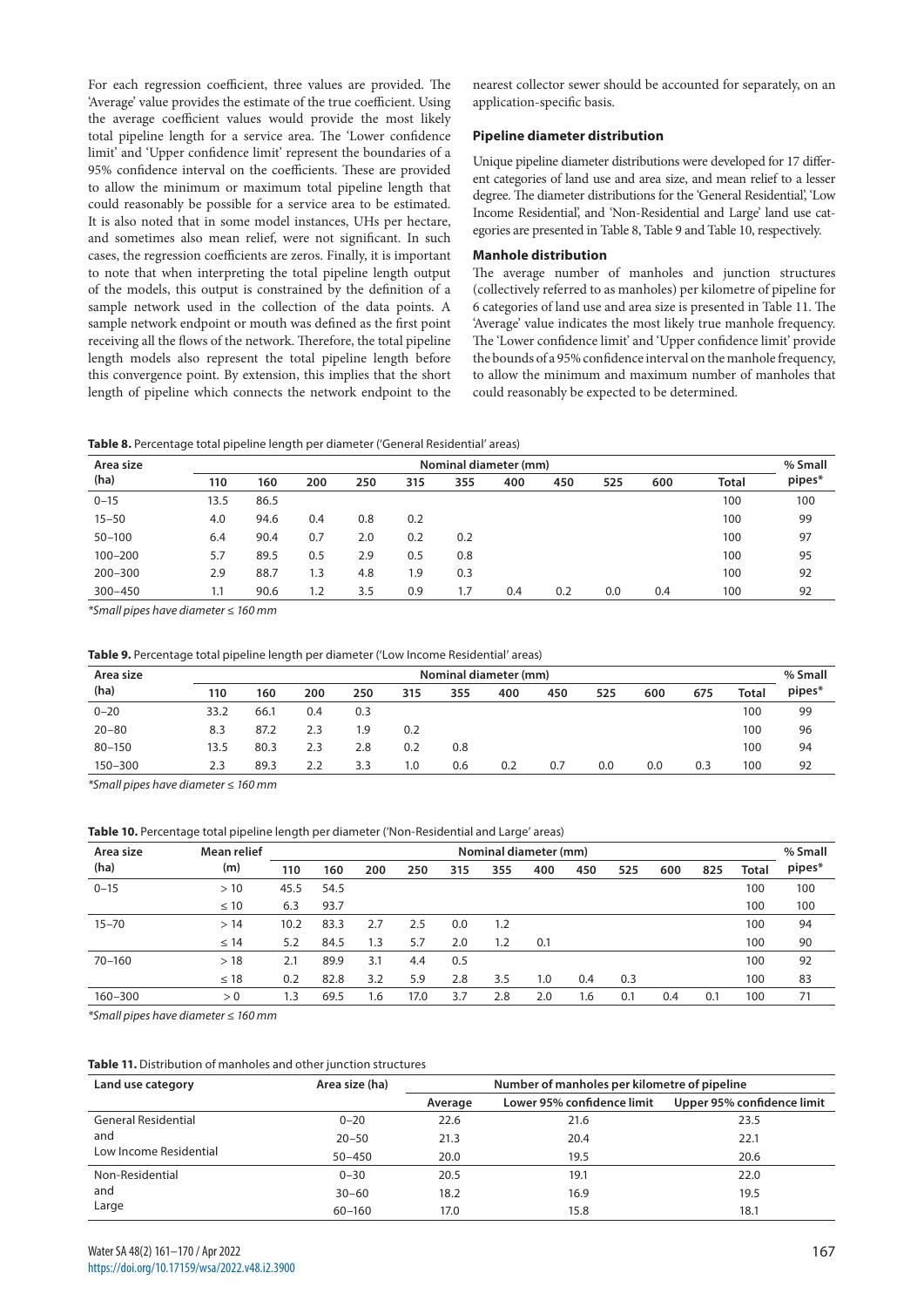# **DISCUSSION**

In this section, the results are discussed in terms of a logical evaluation of their physical implications, and an appraisal of their performance in terms of statistical performance indicators.

## **Total pipeline length models**

The final model form (Eq. 2) contains nonlinear terms for mean relief and UHs per hectare. This model form indicates that the total pipeline length is expected to increase with increasing area size, mean relief, and UHs per hectare, which is a logical conclusion. For the mean relief and UHs per hectare, an increase in either of these variables is associated with an increase in total pipeline length, but at a decreasing rate. In the case of UHs per hectare, this outcome could be physically interpreted as the required length of each new connection to a network becoming progressively shorter as a network changes from sparse to dense. For mean relief, such an intuitive interpretation is not clear, but the nonlinear relationship does seem reasonable. Additionally, the final models show that UHs per hectare is not a significant variable in the larger area size categories because the regression coefficients are zeros. This outcome makes sense, since small service zones might include a single development with a specific layout and population density, but large service zones incorporate more developments with a variety of population densities. Therefore, for larger service zones, UHs per hectare approaches an averaged value, thus losing its influence. Overall, in addition to strong performance results, the total pipeline length models are logical in their physical implications.

Table 12 presents the  $R<sup>2</sup>$  and mean absolute percentage error (MAPE) values for the training and test datasets, where the training dataset refers to the data points used to develop or train the model, and the test dataset refers to 20% of the original data points which were reserved exclusively for testing. The *R*<sup>2</sup> provides a useful and intuitive representation of the model strength. However, it must be analysed with some caution, as it can be affected by the resolution of the scatter plot (the range of values on the axes). The MAPE indicates the average size of the absolute errors as percentages of the observed *y*-values. The indicator was used to obtain an intuitive indication of the model accuracy.

Overall, the  $R^2$  values ranged from moderately good to very good, in the order of 0.6 to greater than 0.9, and these results were validated well by the test data results. However, the 'Large' land use case was an exception, where the test data  $R<sup>2</sup>$  of 0.04 indicated a very poor performance on the test set. On closer inspection of the 'Large' model, out of the five data points in the test set, there were two major under-predictions, but the other three were estimated reasonably accurately. It is therefore plausible that the test data results were skewed by two extreme-value points.

The MAPE values were generally good. Models for the 'General Residential' land use performed the best, with MAPE in the order of 9–15%. The 'Low Income Residential' models also performed reasonably well, with a MAPE in the order of 8–20%. The MAPE for the 'Non-Residential' land use was overall a bit higher, in the order of 19–25%. The 'Large' category did not perform as well, with a MAPE in the order of 31–35%. All results were validated by the test data, including the 'Large' land use.

Overall, the performance results suggest that the model prediction accuracies range from good to moderate, with the 'General Residential' land use performing the best on average, and the 'Large' land use performing the worst. The generally poor performance of the 'Large' land use model is likely due to the combined effects of the small dataset (25 data points, of which only 20 were training points and 5 were reserved for testing), and the fact that the 'Large' sample networks sometimes contained partial sections of private industrial networks captured in the source models. This inconsistency could also explain why the area size was the only independent variable with a measurable influence for this land use.

#### **Pipeline diameter distribution**

There was no clear method for quantifying the pipeline diameter distribution performance meaningfully. However, insofar as logical distribution trends were concerned, the diameter distributions performed well. Overall, the proportion of small pipes decreased with increasing area size; the maximum nominal diameter increased with increasing area size; and in 'Non-Residential and Large' areas, flatter areas, or those with lower mean relief values, had a smaller proportion of small pipes and larger maximum diameters. In this sense the results were considered reflective of reality and thus fairly reliable.

Considering the reliability of the individual distributions, the most consistent trend was the percentage of small pipes (diameter  $\leq 160$  mm). The percentage of small pipes was always greater than 90% for the residential land uses, and greater than 70% for the non-residential land uses; and the individual values varied with area size and mean relief. This finding suggests that at least 90% (or 70% in the case of nonresidential land use areas) of the total pipeline length can be expected, with a high level of confidence, to consist of pipes 160 mm in diameter or less. In effect, the majority of the pipeline network diameters could theoretically be estimated to within less than 100 mm of accuracy.

The distributions of the large pipes (diameter > 160 mm) were more random. This was possibly because the distribution of large pipes in a network is dependent on the specific network layout and the positions where the sub-networks converge. For example, a 450 mm pipe converging with a 160 mm pipe might require

|  |  | Table 12. Training and test data $R^2$ and MAPE for total pipeline length models |
|--|--|----------------------------------------------------------------------------------|
|  |  |                                                                                  |

| Land use category          | Area size (ha) | $R^2$                |                  | <b>MAPE (%)</b>      |                  |
|----------------------------|----------------|----------------------|------------------|----------------------|------------------|
|                            |                | <b>Training data</b> | <b>Test data</b> | <b>Training data</b> | <b>Test data</b> |
| <b>General Residential</b> | $0 - 20$       | 0.84                 | 0.86             | 14.8                 | 12.6             |
|                            | $20 - 40$      | 0.80                 | 0.91             | 12.6                 | 9.3              |
|                            | $40 - 100$     | 0.61                 | 0.80             | 13.9                 | 13.1             |
|                            | $100 - 450$    | 0.87                 | 0.94             | 13.4                 | 9.6              |
| Low Income Residential     | $0 - 40$       | 0.91                 | 0.93             | 19.9                 | 17.3             |
|                            | $40 - 300$     | 0.94                 | 0.98             | 10.2                 | 7.7              |
| Non-Residential            | $0 - 40$       | 0.81                 | 0.60             | 25.2                 | 22.0             |
|                            | $40 - 120$     | 0.75                 | 0.62             | 18.9                 | 20.8             |
| Large                      | $0 - 160$      | 0.64                 | 0.04             | 35.0                 | 30.6             |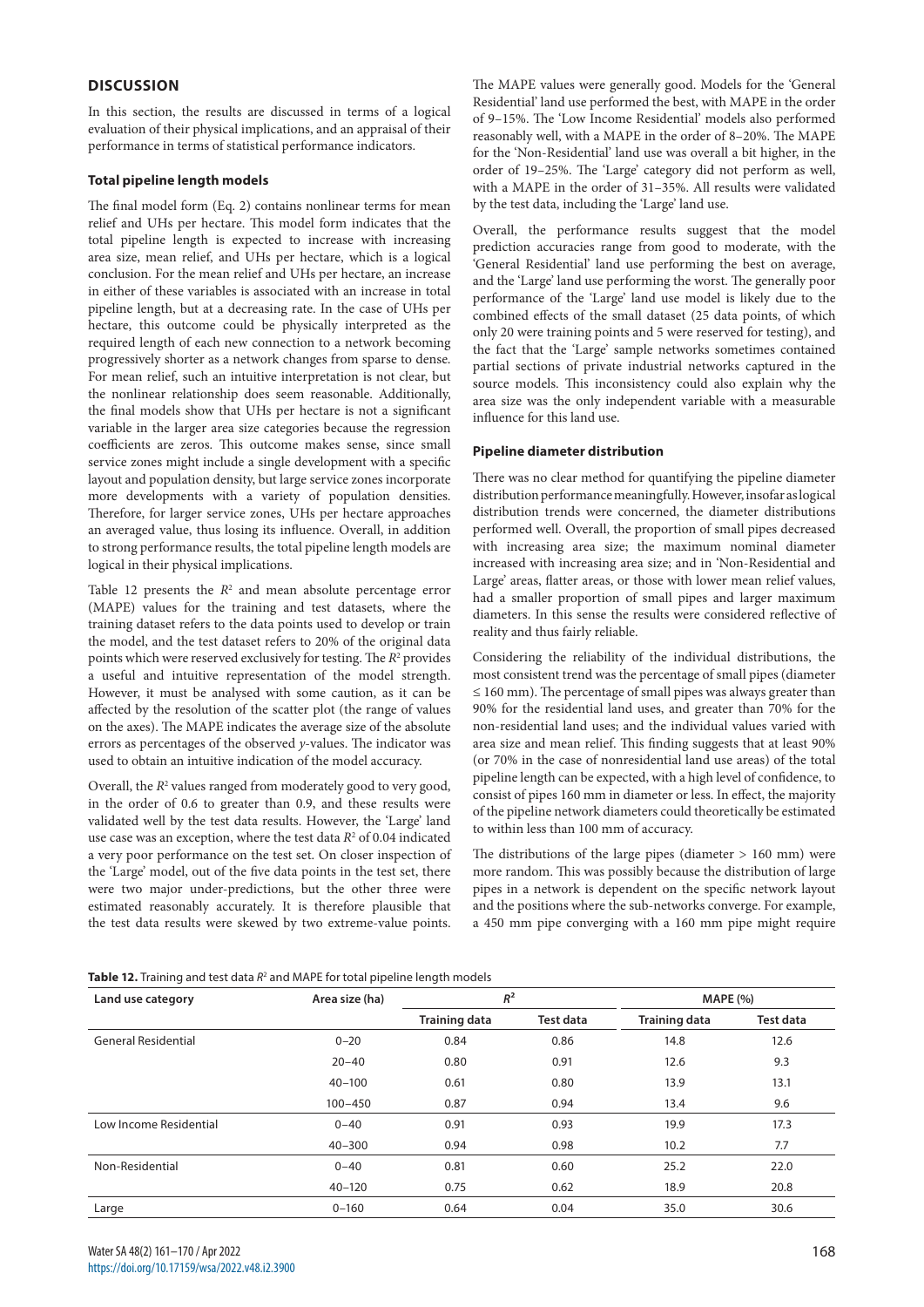**Table 13.** Training and test data  $R^2$  and MAPE for prediction of total number of manholes

| Land use category | Area size (ha) | $R^2$                |           | <b>MAPE (%)</b>      |           |
|-------------------|----------------|----------------------|-----------|----------------------|-----------|
|                   |                | <b>Training data</b> | Test data | <b>Training data</b> | Test data |
| Residential       | $0 - 20$       | 0.97                 | 0.74      | 17.3                 | 18.7      |
|                   | $20 - 50$      | 0.97                 | 0.84      | 16.7                 | 14.3      |
|                   | $50 - 450$     | 0.98                 | 0.95      | 15.4                 | 14.6      |
| Non-residential   | $0 - 30$       | 0.95                 | 0.77      | 19.3                 | 26.8      |
|                   | $30 - 60$      | 0.98                 | 0.88      | 11.5                 | 10.7      |
|                   | $60 - 160$     | 0.98                 | 0.89      | 11.5                 | 8.9       |

a 525 mm pipe downstream of the convergence, but a 450 mm pipe converging with a 315 mm pipe might require a 600 mm pipe downstream of the convergence, thus skipping the 525 mm category. Therefore the large-diameter distribution of any network is likely to deviate significantly from the average in most cases, which introduces considerable uncertainty for costing. However, based on the previous paragraph, large pipes account for less than 30% (predominantly less than 10%) of the total pipeline length, somewhat reducing the impact of this uncertainty. It is recommended that the distributions of the large-diameter pipes be used as a guide, but that they remain open to interpretation by the user based on the required level of conservativeness. To this end, the plots of maximum nominal diameter versus plane area for each land use contained in Figs 1 to 3, which were used to set area size category boundaries, may also be helpful in identifying the range of possible maximum diameters for an area.

#### **Manhole distribution**

It was found that, on average, there are about 20 manholes per kilometre of sewer pipeline, but the number of manholes per kilometre is influenced by the land use and area size. Predominantly residential areas tend to have slightly more manholes per kilometre, and predominantly non-residential areas tend to have slightly fewer manholes per kilometre. This is a logical outcome, since land use affects the network layout and density, which in turn affect the number of pipe junctions, and therefore, manholes. Another trend observed from the manhole distribution table is that as the area size increases the number of manholes per kilometre of pipeline tends to decrease. This is also a logical outcome, since larger areas have more large-diameter pipes, along which the maximum distance between manholes is normally increased. It is noted that the calculated manhole distribution may be affected additionally by the local municipal regulations on minimum manhole spacings. Considering the values in this study as a fair indication of the average case, then the upper and lower confidence limit values will be helpful in municipalities where the minimum allowed manhole spacings are below or above average, respectively.

The accuracy of the manhole distributions was evaluated by comparing the predicted versus actual number of manholes in a sample network. Similarly to the total pipeline length models, *R*<sup>2</sup> and MAPE were determined for the training dataset, and these results were validated using the test dataset. The *R*<sup>2</sup> and MAPE for the total number of manholes in each sample network are presented in Table 13. The high *R*<sup>2</sup> values, which all exceed 0.95, suggest that the estimations are made with considerable accuracy, and this is validated well enough by the results from the test dataset. The differences in the training data and test data  $R^2$  values were not considered large enough to be a cause for concern. The MAPE for the different categories is in the order of 8 to 27%. The relatively low MAPE values indicate a fairly high prediction accuracy. Interestingly, the prediction accuracy was better for large areas than for small areas. These results are validated by the

results from the test dataset. Overall, the high  $R^2$  and low MAPE performance results suggest that the number of manholes is predicted with a reasonably high level of accuracy.

# **CONCLUSIONS**

Using the three study outcomes in combination, it is possible to estimate the total sewer pipeline length per approximate diameter and the expected number of manholes associated with a service zone with a reasonable degree of confidence. The only required input characteristics of the service zone are: the dominant land use (in terms of PDDWF contribution, or alternatively, UH contribution), area size, mean elevation of the service zone, expected elevation of the network endpoint (the lowest convergence point of the network), and the number of unit hydrographs to be serviced by the network. The infrastructure estimation tool developed in this study is applicable to South African service zones on a development scale of 0–450 ha; however, with a suitable dataset, a similar tool could be developed for any locality or development type of interest.

While there are existing tools for feasibility-stage costing of sewer projects, many of them require an assumption to be made regarding the expected pipeline infrastructure, particularly in terms of the total pipeline length per diameter or material. The tool developed in this study could therefore offer considerable benefits for improving the accuracy of the cost estimations that can be made using existing costing methods. Furthermore, it could also have potential in non-costing applications, such as:

- Updating infrastructure databases where information is outdated or lost
- Serving as a design benchmark for new sewer schemes
- Aiding in preliminary wastewater treatment plant (WWTP) sizing calculations by allowing for more accurate infiltration estimates, since infiltration is a function of pipeline length and circumference
- Providing more detailed information for decision-making when comparing a traditional WWTP and sewer network to more modern decentralised solutions
- Helping urban planners to determine the wastewater network size that achieves optimal economies of scale

In closing, it is noted that there will always be project-specific variation which cannot be accounted for statistically, and the results generated using the proposed infrastructure estimation tool should be interpreted accordingly.

# **ACKNOWLEDGEMENTS**

We gratefully acknowledge Frans Grotepass for laying the foundation for this study with the work he did for potable water networks; GLS Consulting for providing the data without which this study would not have been possible; and Mark Hoppe, Johann Rudolph, Jurie Van Der Merwe, Willie Van Der Merwe and Erik Loubser of GLS Consulting for their assistance in defining the scope and requirements of the study.